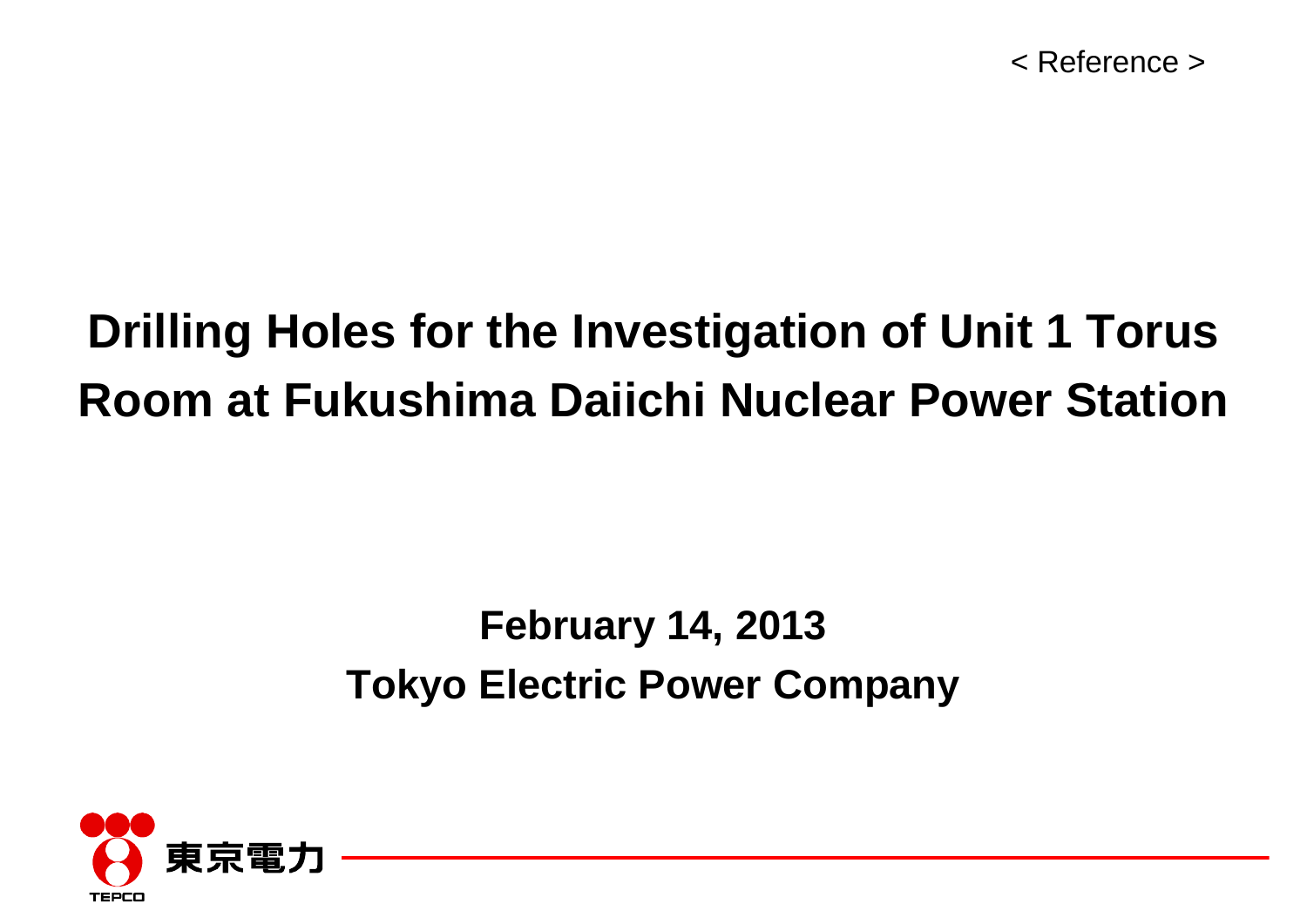# **1. Investigation Method**

A hole is drilled on the floor in the first floor of the Reactor Building utilizing a drilling equipment to insert a thermometer, a dosimeter and a camera for investigation.

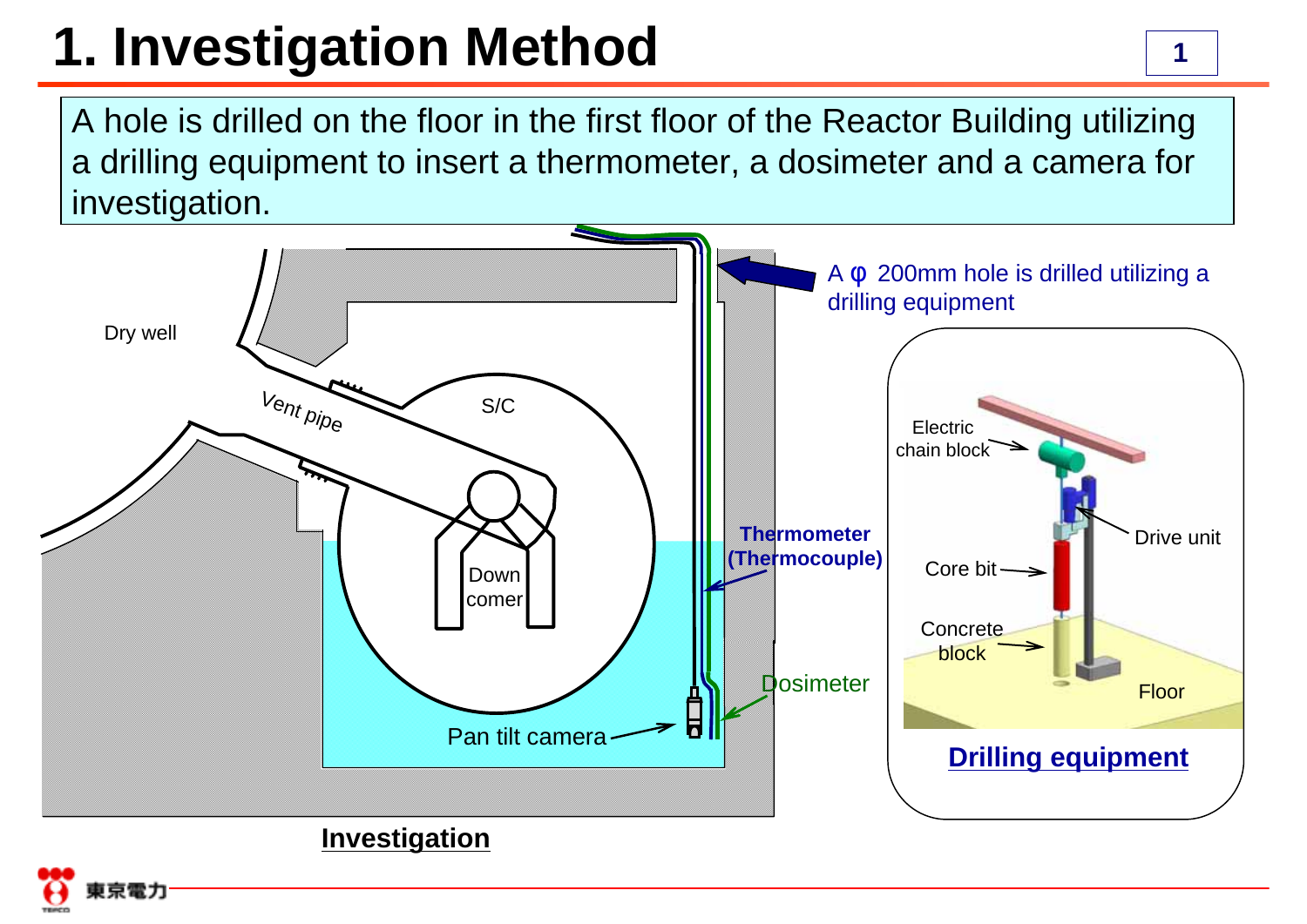# **2. Condition of the Drilled hole**



No obstacle interfering with the Torus Room investigation was found as a result of checking for obstacles all the way down to the water surface.

京電力